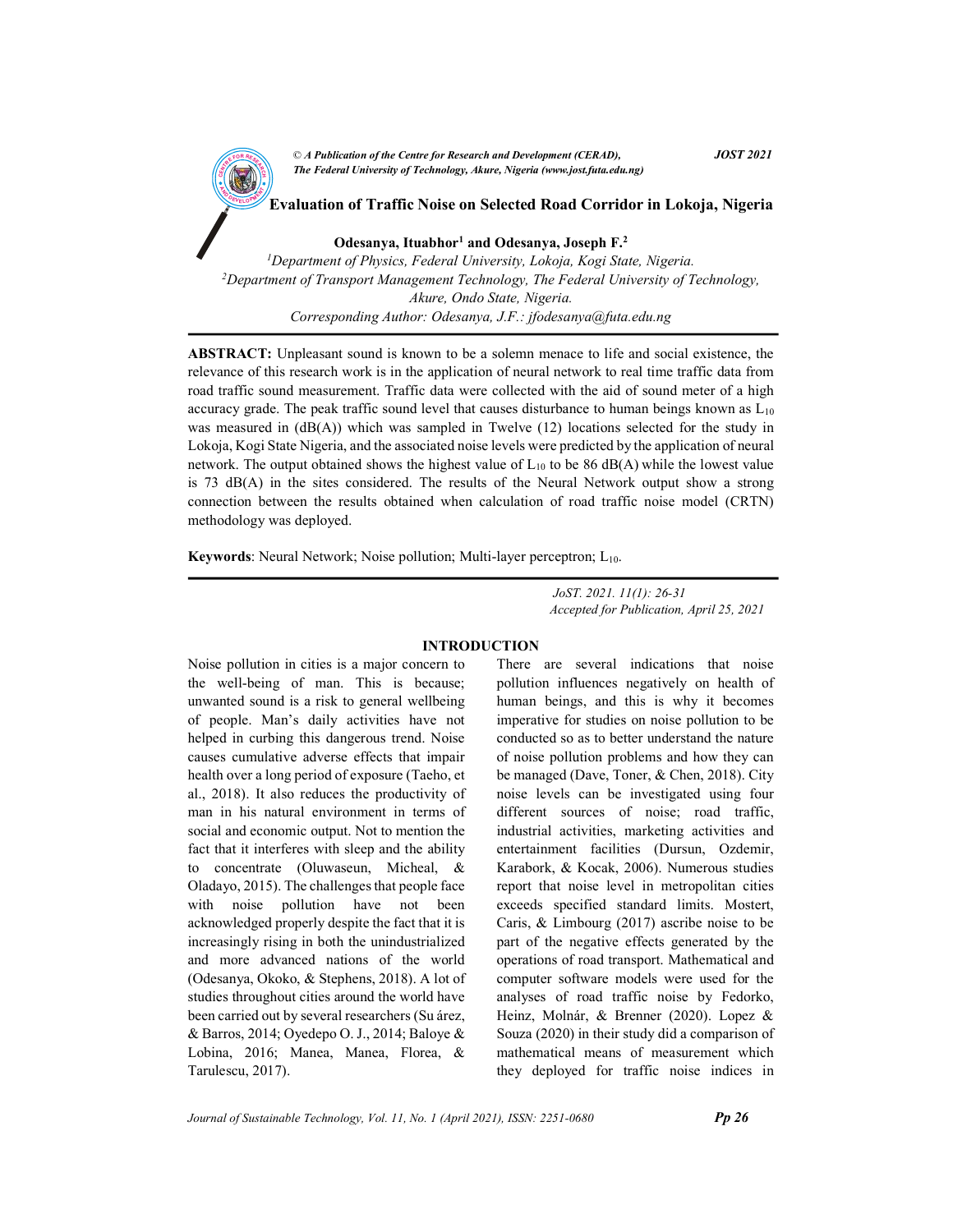pedestrian routes in a south American city; they compared different mathematical methods used for road traffic noise analysis and found out that the Calculation of Road Traffic Noise model (CRNT model) was the best one. This work therefore uses the CRNT model to analyse road traffic noise by using artificial neural network for the analysis. The problem of noise pollution is an increasing one in Nigeria especially in growing cities like Lokoja. Odesanya, et al., (2018), Oyedepo, Ekom, & Ajala, (2013) and Anomohanran, Iwegbue, & Oghenerhoro, (2008), have conducted studies on road traffic noise in different Nigerian cities. Odesanya et al., 2018 in their study of Akure metropolis describe the noise generated to be above the required threshold in most of the corridors used for their study.

The noise pollution situation in Lokoja is similar to that of many growing cities in Nigeria. The city is relatively large and is a transit town connecting most states in the southern part of Nigeria to the north. The population of Lokoja is steadily increasing. Its population increased from 423, 340 in 1980 to 902,131 in 2006 (NPC, 2006) which has led to the generations of more traffic streams on most road corridors for commuters. The city has witnessed continuous expansion in all directions in the past two decades.

The major aim for this research is to assess the road traffic noise levels in some selected road locations within Lokoja city, by deploying Neural Network to analyse data from the selected traffic junctions. Since neural network is mostly a predictive, clustering, classification, function approximation tool, its usefulness in this research cannot be overemphasized. The predictive component of neural network was deployed and some corridors were highlighted, data were collected and analysed in these selected corridors in order to validate the use of neural network.

#### MATERIALS AND METHODS

This investigation is based on the output of an outdoor measurement of sound levels carried out in August 2019 at 12 various locations in Lokoja, capital of Kogi State, Nigeria. Table 1 highlights the selected location in Lokoja in Kogi State.

## Standard Operation Procedure for Sound Measurement

The apparatus consists of Sound level meter, Tripod stand, Measuring tape and Stop watch. High grade standardize sound meter was used to obtain the noise level in the corridor selected.

| S/N | <b>Selected sites</b>         | <b>Junction Type</b>   |  |
|-----|-------------------------------|------------------------|--|
| 1   | International market junction | T-Junction             |  |
| 2   | Market road junction          | Y-Junction             |  |
| 3   | Feather strong road junction  | T-Junction             |  |
| 4   | Habson petroleum point 1      | <b>U-Turning Point</b> |  |
| 5   | Beach road junction           | T-Junction             |  |
| 6   | Obasanjo amusement park       | Roundabout             |  |
|     | Ganaja junction               | T-Junction             |  |
| 8   | Galilee road junction         | T-Junction             |  |
| 9   | Cummins road junction         | T-Junction             |  |
| 10  | Zone 8 junction               | Roundabout             |  |
| 11  | Gen Hospital Road junction    | <b>U-Turning Point</b> |  |
| 12  | RCCG city of grace junction   | <b>U-Turning Point</b> |  |

Table 1: Selected locations for the study

Source: Author's Field work, 2019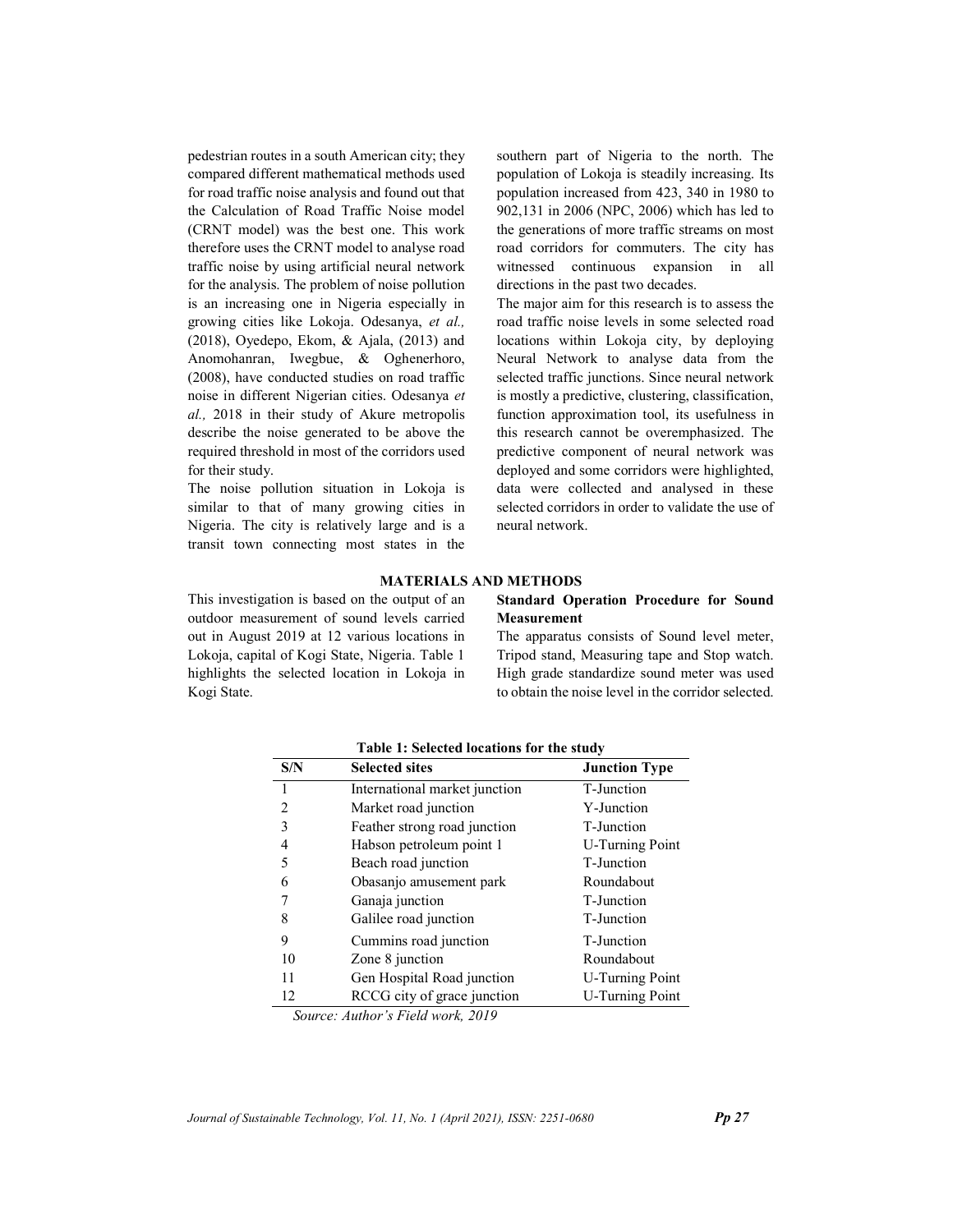The sound meter is made up of precision guided microphone with a one third inch filter that can measure sound waves in the frequency range of between 31.5Hz to 8kHz, producing sound in the range of 35db to 130db in compliance with the standard of International Electro technical commission (IEC). Required adjustment was made to the instrument by calibrating it with the calibrator before using it on each selected corridor so as to maintain the precision of the data obtained.

Measurements were taken at the selected road junctions for this study in Lokoja Local Government Area (LGA) of Kogi State. The sound metre was held in a comfortable manure on the tripod stand in such a manner that the microphone of the sound metre points at the direction of the noise source. The distance of tripod should not be more than a metre from the source of the noise. In order to achieve this, reflective walls that could hamper the reading on the sound level metre were avoided. A corridor used for this study and a relative section of the result obtained are shown in Table 2 for the international market junction area in Lokoja. Measurements were made at intervals of ten seconds (10s) each for a period of thirty minute (30 min) to give one hundred and eighty (180) sampling readings per location. This process was also repeated for all the sessions which are, Morning session  $(7:30 - 8:00)$  am), Afternoon session  $(12:30 - 1:00)$  pm) Evening session  $(5:30 - 6:30)$  pm) and Night session  $(9:30 - 10:00 \text{ pm})$ . By convention, equations (1) to (4) were used to evaluate the various traffic noise levels

$$
L_{Aeq} = 10 \log_{10} \left[ \frac{1}{n} \sum_{i=1}^{N} \left( antilog \frac{L_{Ai}}{10} \right) n_i \right]
$$
  
\n
$$
L_D = 10 \log_{10} \left[ \frac{1}{2} \left( antilog \frac{L_{AeqM}}{10} + \frac{antilog \frac{L_{AeqM}}{10}}{10} \right) \right]
$$
  
\n
$$
L_{DE} = 10 \log_{10} \left[ \frac{1}{24} \left( 15 \times anti \log \frac{L_D}{10} + 9 \times \frac{1}{24} \left( 15 \times anti \log \frac{L_D}{10} + 9 \times \frac{1}{24} \left( 15 \times \frac{1}{24} \right) \right) \right]
$$
  
\n
$$
L_E = 10 \log_{10} \left[ \frac{1}{2} \left( anti \log \frac{L_{AeqE}}{10} + \frac{1}{24} \right) \right]
$$
  
\n
$$
L_E = 10 \log_{10} \left[ \frac{1}{2} \left( anti \log \frac{L_{AeqE}}{10} + \frac{1}{24} \right) \right]
$$
  
\n(4)

The symbol  $L_{Aeq}$ ,  $L_D$ ,  $L_{DE}$ ,  $L_E$ <sub>,</sub>N, Lai and LAeq (M, A, E, N) represents:

 $L_{\text{Aeg}}$  = the average weighted equivalent sound pressure level

 $L_D$  = day-time sound level,

 $L<sub>DE</sub> = day/evening sound level,$ 

 $L<sub>E</sub>$  = evening-time sound level,

 $N =$  total number of reading

 $L_{ai}$  = Average-weighted noise pressure level reading measured in dB,

 $LAeg(M, A, E, N) =$  equivalent sound pressure for the morning reading, afternoon reading, evening reading and night reading.

Table 2: A Section of Real Time Measured Noise Data from the International Market Junction, Lokoja

| S/N           | Reading (dB) | Data/time           |
|---------------|--------------|---------------------|
| 1             | 72.6         | 2019-07-08 07:14:34 |
| $\mathcal{L}$ | 81.7         | 2019-07-08 07:14:44 |
| 3             | 81.1         | 2019-07-08 07:14:54 |
| 4             | 83.2         | 2019-07-08 07:15:04 |
| 5             | 78.7         | 2019-07-08 07:15:14 |
| 6             | 74.1         | 2019-07-08 07:15:24 |
| 7             | 83.8         | 2019-07-08 07:15:34 |
| 8             | 78.0         | 2019-07-08 07:15:44 |
| 9             | 73.1         | 2019-07-08 07:15:54 |
| 10            | 76.0         | 2019-07-08 07:16:04 |
| 11            | 70.3         | 2019-07-08 07:16:14 |
| 12            | 69.7         | 2019-07-08 07:16:24 |

Source: Author's Field work, 2019

#### Neural Network Model

Neural network (NN) as a tool employs mathematical models in its applications. As such, NN has the ability to make input and output data in a non-linear plotting sequence (Kashaninejad, Dehghani, & Kashiri, 2009). Applications of Artificial Neural Network (ANN) models include classification, clustering, function approximation, prediction, etc. Connection type NN is either static (feedforward) or dynamic (feed-back). Neural networks consist in general of three foremost layers (input, hidden, output) and several modest computational basic elements known as neurons, which are basically organized in layers rather than operate in parallel (Mehdizadeh & Movagharnejad, 2011). In this work, multilayer perception, which relies on neural network based on feed forward and back propagation learning regulation, was adopted to predict the

Journal of Sustainable Technology, Vol. 11, No. 1 (April 2021), ISSN:  $2251-0680$  Pp 28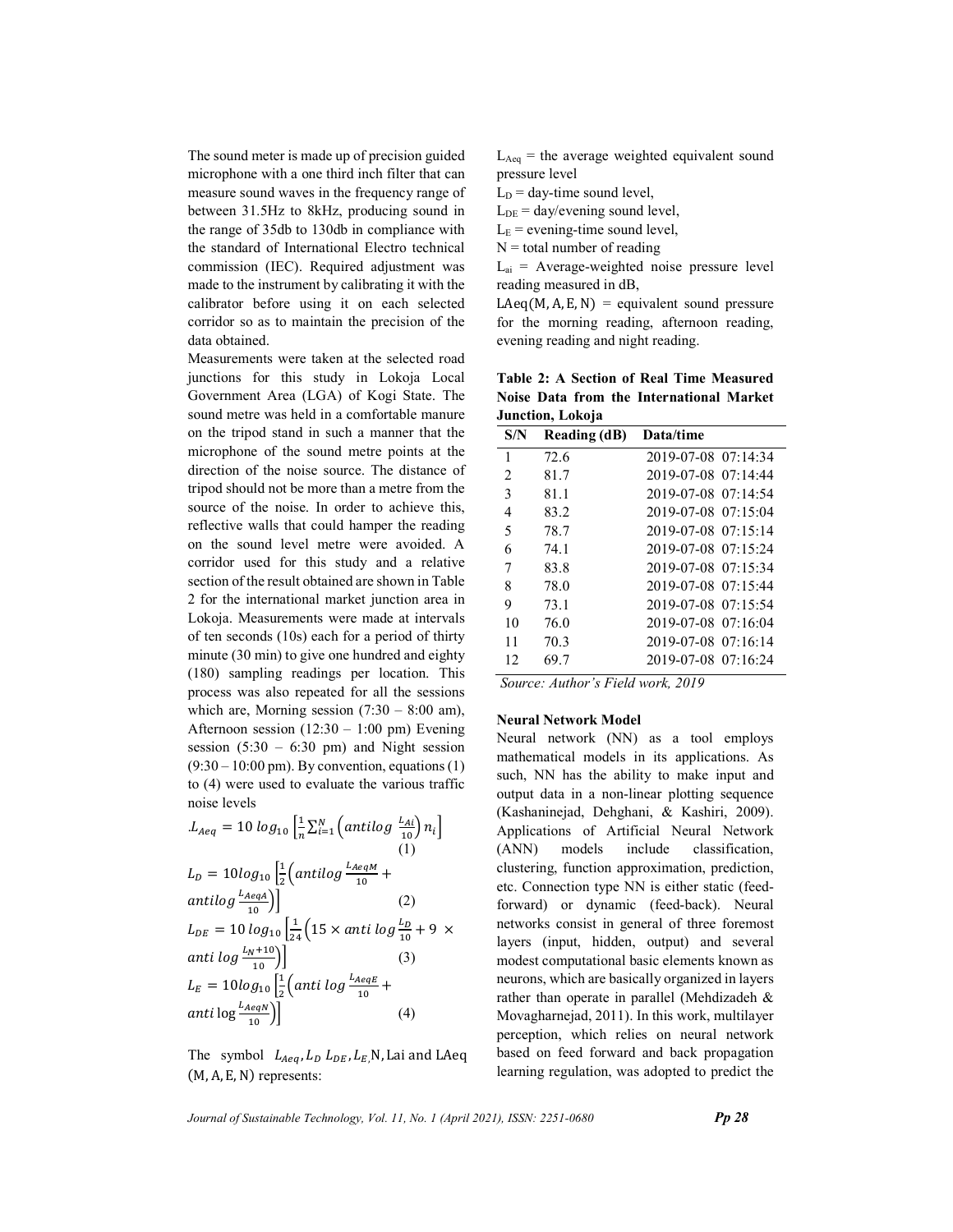equivalent sound pressure levels in the areas considered.

## Multilayer Perceptron (MLP) Network

Neural network in Multilayer perceptron consists of an input and an output layer, with anhidden layer and information moves on from the one (1) input layer, through the layer that are hidden and then to the required output for interpretation (Mehdizadeh & Movagharnejad, 2011). Figure 1, shows Multilayer Perceptron (MLP) network with one hidden layer.

The input layer consists of LAeq(M, A, E, N) which stands for LAeqM, LAeqA, LAeqE and LAeqN respectively for the measurement in the international market junction; that is, the equivalent sound pressure for the morning reading (LAeqM), afternoon reading (LAeqA), evening reading (LAeqE) and night reading (LAeqN). The output layer (L10) stands for the noise-level which exceeded 10% for which the average time of the cumulated sound reading is collected and takes account of the associated infuriating levels of noise which people experience on hectic roads (Gracey & Associates, 2018). The model used in ascertaining the noise level in this area is called calculation of road traffic noise model (CRTN). CRTN has been deployed in some countries to determine road traffic noise effect on a surrounding area. L10 in the course of this research was determined by the CRTN model.



Source: Author's Field work, 2019

#### RESULTS AND DISCUSSION

The MLP training algorithm is the back propagation method. In training the network, the input vector is applied to the layer containing the input data. The training sought to reduce the associated errors. In predicting the noise pollution level from the measurement, the data were processed and coded before training. After training, validation and testing were done. The mean squared error (MSE) is plotted against the number of epochs made during the training. Figure 2 shows the performance having a mean squared error of 2.646 10−9 at epoch 13.

Each of the networks was trained beginning with different initial biases and weights. The division of the data set into training, validation and testing was done to get a good generalization measure of each network. The neural network having the lowest performance value generalizes best. The training, validation and testing output of the network shows a regression value of 1. This means that there is a close relationship between the target input and the output of the network training vindicating the fact that a relationship exists between road traffic flow and noise in the area selected for the study.



Figure 2: Validation Performance of the Network International Market Source: Author's Field work, 2019

Journal of Sustainable Technology, Vol. 11, No. 1 (April 2021), ISSN:  $2251-0680$  Pp 29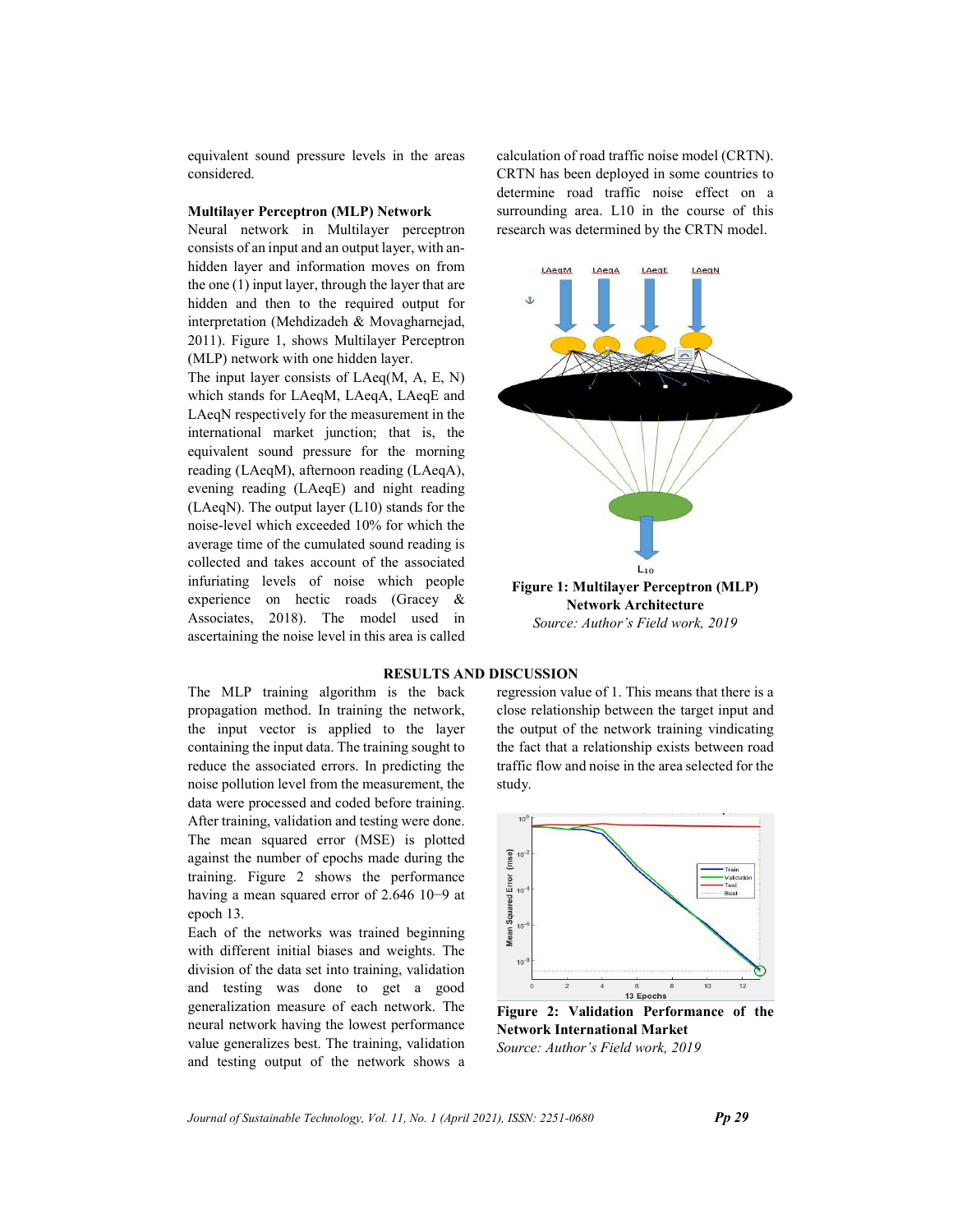

Figure 3: Validation Performance of the Network Zone 8

Source: Author's Field work, 2019

The measurements obtained by the sound meter from the 12 locations were used to train the network. Each sites' data were trained, validated and tested by the network for the prediction of the noise-level that had an average level that exceeded 10% of time otherwise known as L10. L10 is the threshold frequency

of sound that most people react to. Hence, there is a need for the NN prediction. Figure 3, is the validation performance of the network in the zone 8 junction sound meter measurement. The results of the neural network analysis of the 12 locations are captured in Table 3.

The results obtained show NN to be a good tool that could be used to analyse data which relate to traffic noise level and the disorder that people close or around such traffic junctions experience. L10 was predicted for each location and using NN to analyse it shows that the highest value of 86 dB(A) was obtained in Location 3 while location 7 has the lowest value of 73 dB(A). The network output at Market road junction shows the least MSE of 0.216 while Zone 8 junction has the highest MSE of 0.317; the results further strengthen the resolve that NN is a good tool for analyses of road traffic noise.

| $\ldots$      |                                    |               |       |  |  |
|---------------|------------------------------------|---------------|-------|--|--|
| S/N           | <b>Sites</b>                       | $L_{10}$ (dB) | MSE   |  |  |
|               | International Market Junction 1    | 82            | 0.264 |  |  |
| $\mathcal{L}$ | Market Road Junction               | 81            | 0.216 |  |  |
| 3             | Feather Strong Road Junction       | 82            | 0.3   |  |  |
| 4             | Habson Petroleum Point 1           | 80            | 0.309 |  |  |
| 5             | Beach Road Junction                | 86            | 0.298 |  |  |
| 6             | Obasanjo Amusement Park            | 85            | 0.304 |  |  |
|               | Ganaja Junction 1                  | 73            | 0.302 |  |  |
| 8             | Galilee Road Junction              | 80            | 0.285 |  |  |
| 9             | Cummins Road Junction              | 81            | 0.299 |  |  |
| 10            | Zone 8 Junction                    | 75            | 0.317 |  |  |
| 11            | Gen Hospital Road Junction         | 79            | 0.314 |  |  |
| 12            | <b>RCCG</b> City Of Grace Junction | 74            | 0.29  |  |  |
|               |                                    |               |       |  |  |

Table 3: Neural Network (NN) Outputs of the Training

Source: Author's Field work, 2019

## **CONCLUSION**

This work predicted the traffic noise level in some selected road locations in Lokoja, Kogi State, Nigeria using NN. The results of NN's prediction of L10 in each of the location, show an average of 79.8 d (A) which is on the high side compared with standard agreed by the World Health Organization (WHO) of 55 dB(A) for outdoor traffic noise level.

# **REFERENCE**

- Anomohanran, O., Iwegbue, C., & Oghenerhoro, I. O. (2008). Investigation of environmental noise pollution level of Abraka in Delta State, Nigeria. Trends in Applied Sciences Research, 3(4): 292-297.
- Baloye, D. O., & Lobina, G. P. (2016). A Comparative Land Use-Based Analysis of Noise Pollution Levels in Selected Urban Centers of Nigeria. International Journal